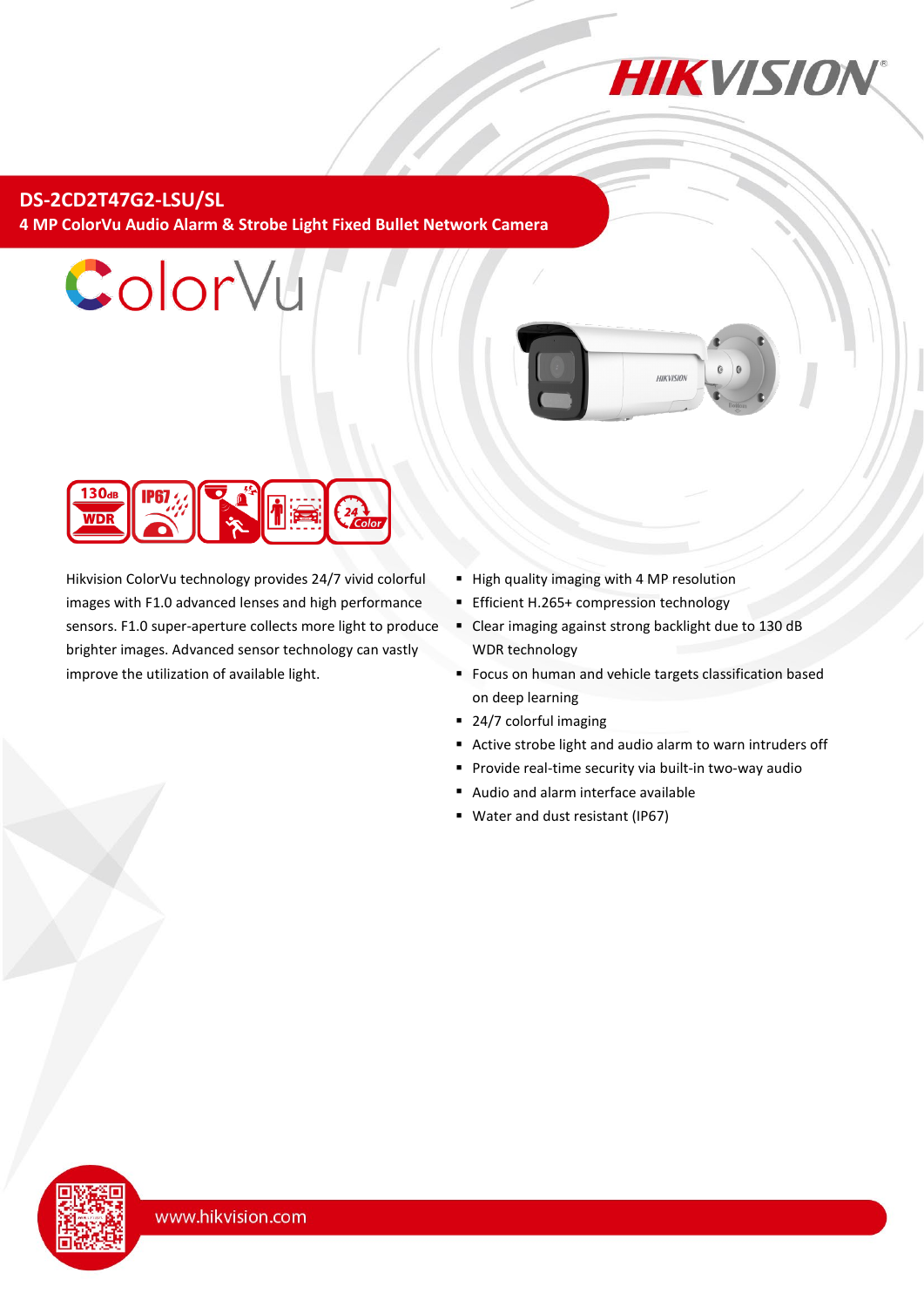

# **Specification**

| Camera                                                  |                                                                           |  |  |
|---------------------------------------------------------|---------------------------------------------------------------------------|--|--|
| Image Sensor                                            | 1/1.8" Progressive Scan CMOS                                              |  |  |
| Min. Illumination                                       | Color: 0.0005 Lux @ (F1.0, AGC ON), 0 Lux with white light                |  |  |
| Shutter Speed                                           | 1/3 s to 1/100,000 s                                                      |  |  |
| Slow Shutter                                            | Yes                                                                       |  |  |
| Wide Dynamic Range                                      | 130 dB                                                                    |  |  |
| Angle Adjustment                                        | Pan: 0° to 360°, tilt: 0° to 90°, rotate: 0° to 360°                      |  |  |
| Lens                                                    |                                                                           |  |  |
| Focal Length & FOV                                      | 2.8 mm, horizontal FOV 111.9°, vertical FOV 60.5°, diagonal FOV 133.6°    |  |  |
|                                                         | 4 mm, horizontal FOV 95.2°, vertical FOV 50.6°, diagonal FOV 114.7°       |  |  |
| Lens Mount                                              | M16                                                                       |  |  |
| Aperture                                                | F1.0                                                                      |  |  |
| Depth of Field                                          | 2.8 mm: 3.1 m to $\infty$                                                 |  |  |
|                                                         | 4 mm: 5.4 m to ∞                                                          |  |  |
| <b>DORI</b>                                             |                                                                           |  |  |
| <b>DORI</b>                                             | 2.8 mm, D: 58.2 m, O: 23.1 m, R: 11.6 m, I: 5.8 m                         |  |  |
|                                                         | 4 mm, D: 77 m, O: 30.5 m, R: 15.4 m, I: 7.7 m                             |  |  |
| Illuminator                                             |                                                                           |  |  |
| Smart Supplement Light                                  | Yes                                                                       |  |  |
| White Light Range                                       | Up to 60 m                                                                |  |  |
| Visual Alarm                                            | Yes                                                                       |  |  |
| <b>Video</b>                                            |                                                                           |  |  |
| Max. Resolution                                         | $2688 \times 1520$                                                        |  |  |
| Main Stream                                             | 50 Hz: 25 fps (2688 × 1520, 1920 × 1080, 1280 × 720)                      |  |  |
|                                                         | 60 Hz: 30 fps (2688 × 1520, 1920 × 1080, 1280 × 720)                      |  |  |
| Sub-Stream                                              | 50 Hz: 25 fps (640 × 480, 640 × 360)                                      |  |  |
|                                                         | 60 Hz: 30 fps (640 × 480, 640 × 360)                                      |  |  |
|                                                         |                                                                           |  |  |
|                                                         | 50 Hz: 10 fps (1920 × 1080, 1280 × 720, 640 × 480, 640 × 360)             |  |  |
| <b>Third Stream</b>                                     | 60 Hz: 10 fps (1920 × 1080, 1280 × 720, 640 × 480, 640 × 360)             |  |  |
|                                                         | *Third stream is supported under certain settings.                        |  |  |
|                                                         | Main stream: H.265/H.264/H.265+/H.264+                                    |  |  |
|                                                         | Sub-stream: H.265/H.264/MJPEG                                             |  |  |
| Video Compression                                       | Third stream: H.265/H.264                                                 |  |  |
|                                                         | *Third stream is supported under certain settings.                        |  |  |
| Video Bit Rate                                          | 32 Kbps to 8 Mbps                                                         |  |  |
| H.264 Type                                              | Baseline Profile/Main Profile/High Profile                                |  |  |
| H.265 Type                                              | Main Profile                                                              |  |  |
| $H.264+$                                                | Main stream supports                                                      |  |  |
| $H.265+$                                                | Main stream supports                                                      |  |  |
| <b>Bit Rate Control</b>                                 | CBR/VBR                                                                   |  |  |
| Scalable Video Coding (SVC)<br>Region of Interest (ROI) | H.265 and H.264 encoding<br>1 fixed region for main stream and sub-stream |  |  |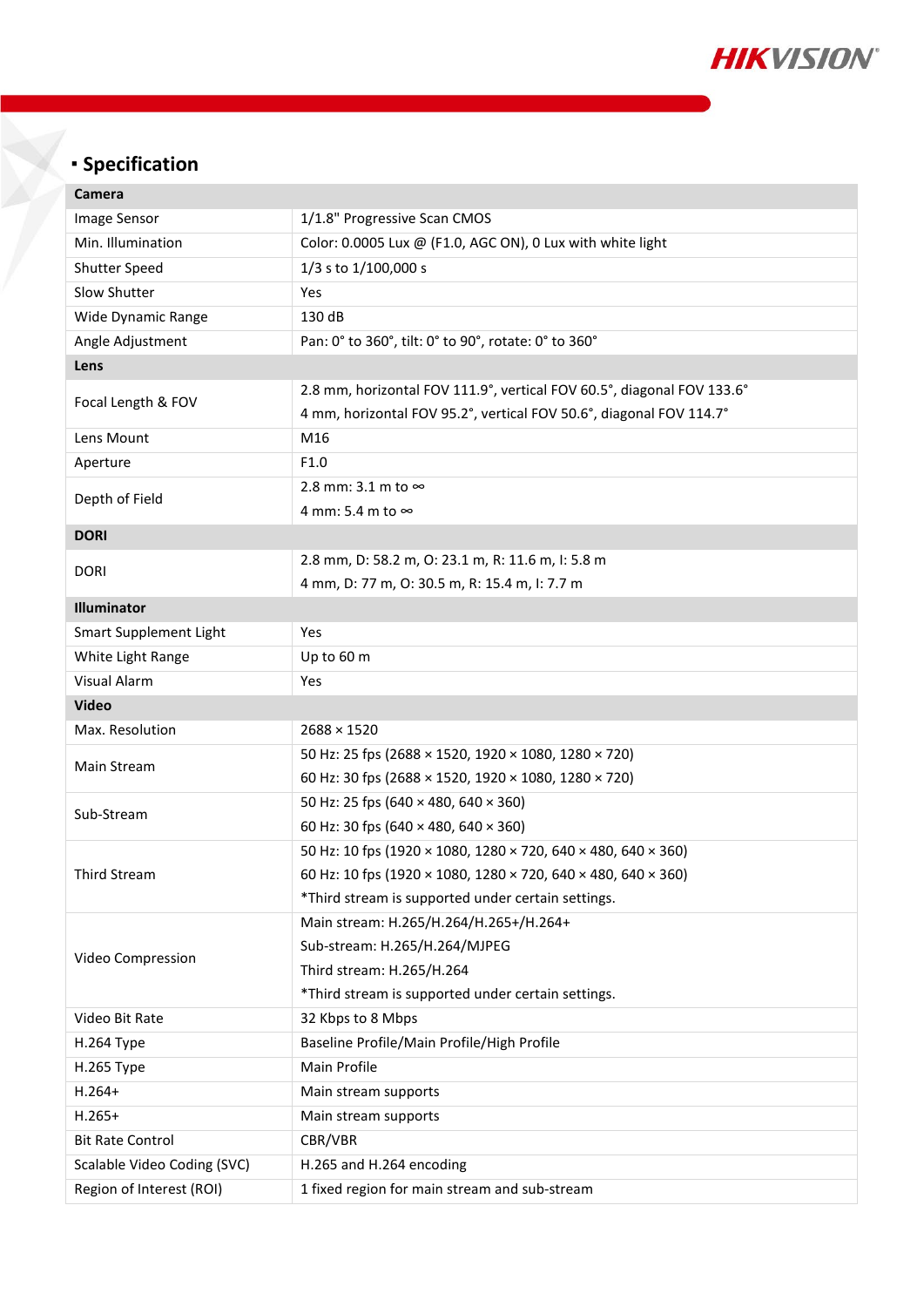

| <b>Audio</b>                       |                                                                                                  |  |  |  |
|------------------------------------|--------------------------------------------------------------------------------------------------|--|--|--|
| <b>Audio Compression</b>           | G.711ulaw/G.711alaw/G.722.1/G.726/MP2L2/PCM/MP3/AAC                                              |  |  |  |
|                                    | 64 Kbps (G.711ulaw/G.711alaw)/16 Kbps (G.722.1)/16 Kbps (G.726)/32 to 192 Kbps                   |  |  |  |
| Audio Bit Rate                     | (MP2L2)/8 to 320 Kbps (MP3)/16 to 64 Kbps (AAC)                                                  |  |  |  |
| Audio Sampling Rate                | 8 kHz/16 kHz/32 kHz/44.1 kHz/48 kHz                                                              |  |  |  |
| <b>Environment Noise Filtering</b> | Yes                                                                                              |  |  |  |
| <b>Network</b>                     |                                                                                                  |  |  |  |
|                                    | TCP/IP, ICMP, HTTP, HTTPS, FTP, DHCP, DNS, DDNS, RTP, RTSP, NTP, UPnP, SMTP,                     |  |  |  |
| Protocols                          | IGMP, 802.1X, QoS, IPv4, IPv6, UDP, Bonjour, SSL/TLS, PPPoE, SNMP, ARP                           |  |  |  |
| Simultaneous Live View             | Up to 6 channels                                                                                 |  |  |  |
| API                                | Open Network Video Interface (PROFILE S, PROFILE G, PROFILE T), ISAPI, SDK                       |  |  |  |
| User/Host                          | Up to 32 users. 3 user levels: administrator, operator and user                                  |  |  |  |
|                                    | Password protection, complicated password, HTTPS encryption, IP address filter,                  |  |  |  |
| Security                           | Security Audit Log, basic and digest authentication for HTTP/HTTPS, TLS 1.1/1.2, WSSE            |  |  |  |
|                                    | and digest authentication for Open Network Video Interface                                       |  |  |  |
|                                    | NAS (NFS, SMB/CIFS), auto network replenishment (ANR), MicroSD/SDHC/SDXC card                    |  |  |  |
|                                    | (256 GB) local storage                                                                           |  |  |  |
| Network Storage                    | Together with high-end Hikvision memory card, memory card encryption and health                  |  |  |  |
|                                    | detection are supported                                                                          |  |  |  |
| Client                             | iVMS-4200, Hik-Connect, Hik-Central                                                              |  |  |  |
|                                    | Plug-in required live view: IE 10+                                                               |  |  |  |
| Web Browser                        | Plug-in free live view: Chrome 57.0+, Firefox 52.0+                                              |  |  |  |
|                                    | Local service: Chrome 57.0+, Firefox 52.0+                                                       |  |  |  |
|                                    |                                                                                                  |  |  |  |
| Image                              |                                                                                                  |  |  |  |
| Image Parameters Switch            | Yes                                                                                              |  |  |  |
|                                    | Rotate mode, saturation, brightness, contrast, sharpness, gain, white balance                    |  |  |  |
| Image Settings                     | adjustable by client software or web browser                                                     |  |  |  |
| Day/Night Switch                   | Auto, Schedule                                                                                   |  |  |  |
| <b>SNR</b>                         | $\geq$ 52 dB                                                                                     |  |  |  |
| Image Enhancement                  | BLC, HLC, 3D DNR                                                                                 |  |  |  |
| Interface                          |                                                                                                  |  |  |  |
| <b>Ethernet Interface</b>          | 1 RJ45 10 M/100 M self-adaptive Ethernet port                                                    |  |  |  |
| On-Board Storage                   | Built-in memory card slot, support microSD/SDHC/SDXC slot, up to 256 GB                          |  |  |  |
| <b>Built-in Microphone</b>         | Yes                                                                                              |  |  |  |
| <b>Built-in Speaker</b>            | 2 W, 10 cm: 97 dB                                                                                |  |  |  |
|                                    | 1 input (line in), two-core terminal block, max. input amplitude: 3.3 Vpp, input                 |  |  |  |
|                                    | impedance: 4.7 KΩ, interface type: non-equilibrium                                               |  |  |  |
| Audio                              | 1 output (line out), two-core terminal block, max. output amplitude: 3.3 Vpp, output             |  |  |  |
|                                    | impedance: 100 $\Omega$ , interface type: non-equilibrium                                        |  |  |  |
| Alarm                              | 1 input, 1 output (max. 24 VDC/24 VAC, 1 A)                                                      |  |  |  |
| Reset Key                          | Yes                                                                                              |  |  |  |
| Event                              |                                                                                                  |  |  |  |
| <b>Basic Event</b>                 | Motion detection (human and vehicle targets classification), video tampering alarm,<br>exception |  |  |  |
| <b>Smart Event</b>                 | Scene change detection                                                                           |  |  |  |

Y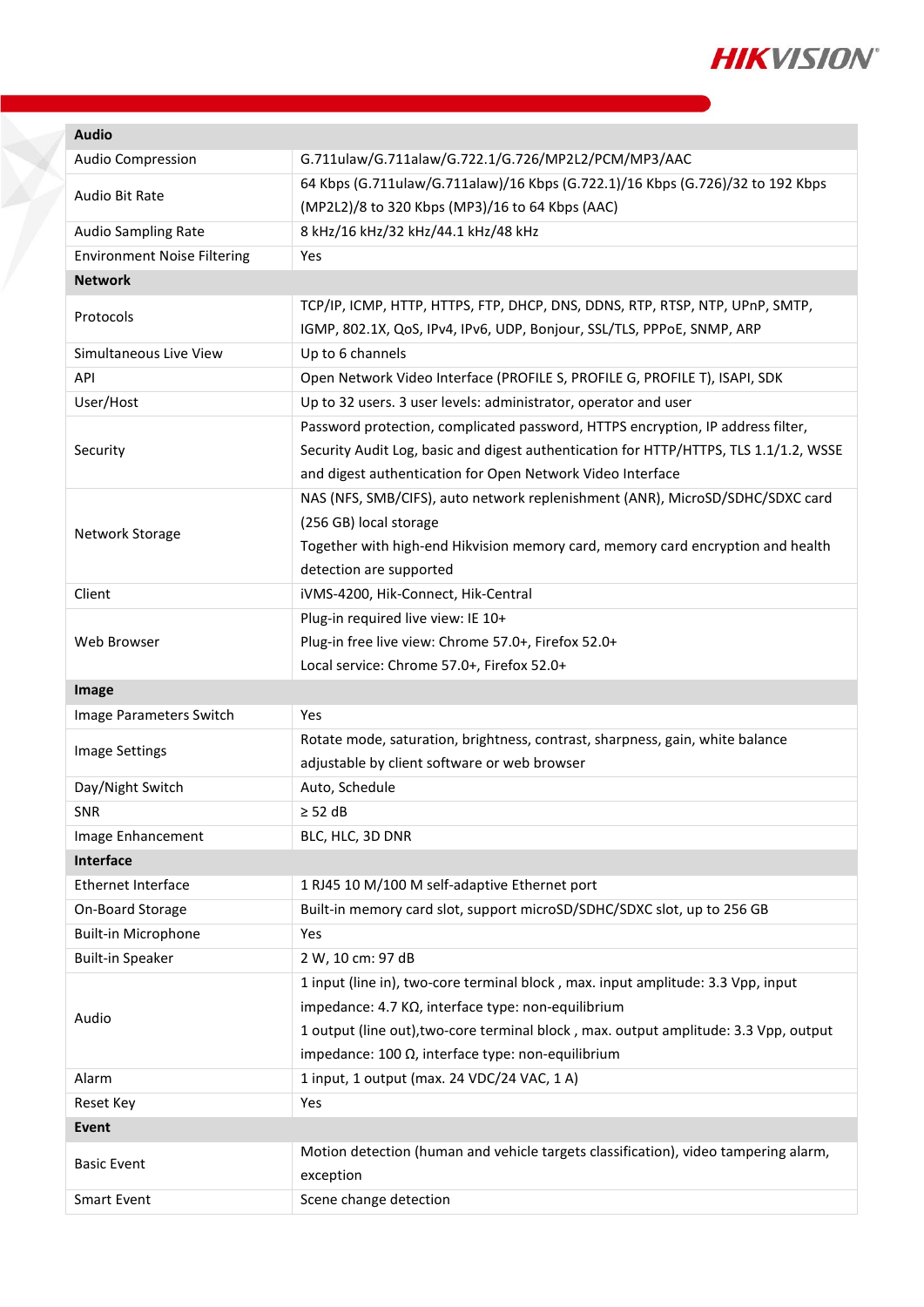

| Yes<br><b>Face Capture</b><br>Line crossing detection, intrusion detection, region entrance detection, region exiting<br>detection<br><b>Perimeter Protection</b><br>Supports human and vehicle targets classification<br>General<br>Upload to NAS/memory card/FTP, notify surveillance center, trigger recording, trigger<br>Linkage Method<br>capture, send email, strobe light, audible warning, trigger alarm output<br>Material<br>Aluminum alloy body<br>289.5 mm × Ø105 mm (11.4"× Ø4.1")<br>Dimension<br>386 mm × 156 mm × 155 mm (15.2" × 6.1" × 6.1")<br>Package Dimension<br>Approx. 1165 g (2.6 lb.)<br>Weight<br>With Package Weight<br>Approx. 1639 g (3.6 lb.)<br>-30 °C to 60 °C (-22 °F to 140 °F). Humidity 95% or less (non-condensing)<br><b>Storage Conditions</b><br><b>Startup and Operating</b><br>-30 °C to 60 °C (-22 °F to 140 °F). Humidity 95% or less (non-condensing)<br>Conditions<br>33 languages<br>English, Russian, Estonian, Bulgarian, Hungarian, Greek, German, Italian, Czech, Slovak,<br>French, Polish, Dutch, Portuguese, Spanish, Romanian, Danish, Swedish, Norwegian,<br>Language<br>Finnish, Croatian, Slovenian, Serbian, Turkish, Korean, Traditional Chinese, Thai,<br>Vietnamese, Japanese, Latvian, Lithuanian, Portuguese (Brazil), Ukrainian<br>Anti-flicker, heartbeat, mirror, privacy mask, flash log, password reset via email, pixel<br><b>General Function</b><br>counter<br><b>Firmware Version</b><br>V5.5.114<br>Software Reset<br>Yes<br>12 VDC, 0.67 A, max. 8 W<br>Power Consumption and Current<br>PoE (802.3af, 36 V to 57 V), 0.25 A to 0.16 A, max. 9 W<br>12 VDC ± 25%, reverse polarity protection<br>Power Supply<br>PoE: 802.3af, Class 3<br>Power Interface<br>$\varnothing$ 5.5 mm coaxial power plug<br>Approval<br>FCC SDoC: 47 CFR Part 15, Subpart B;<br>CE-EMC: EN 55032: 2015, EN 61000-3-2: 2014, EN 61000-3-3: 2013, EN 50130-4: 2011 |
|---------------------------------------------------------------------------------------------------------------------------------------------------------------------------------------------------------------------------------------------------------------------------------------------------------------------------------------------------------------------------------------------------------------------------------------------------------------------------------------------------------------------------------------------------------------------------------------------------------------------------------------------------------------------------------------------------------------------------------------------------------------------------------------------------------------------------------------------------------------------------------------------------------------------------------------------------------------------------------------------------------------------------------------------------------------------------------------------------------------------------------------------------------------------------------------------------------------------------------------------------------------------------------------------------------------------------------------------------------------------------------------------------------------------------------------------------------------------------------------------------------------------------------------------------------------------------------------------------------------------------------------------------------------------------------------------------------------------------------------------------------------------------------------------------------------------------------------------------------------------------------------------------------------------------|
|                                                                                                                                                                                                                                                                                                                                                                                                                                                                                                                                                                                                                                                                                                                                                                                                                                                                                                                                                                                                                                                                                                                                                                                                                                                                                                                                                                                                                                                                                                                                                                                                                                                                                                                                                                                                                                                                                                                           |
|                                                                                                                                                                                                                                                                                                                                                                                                                                                                                                                                                                                                                                                                                                                                                                                                                                                                                                                                                                                                                                                                                                                                                                                                                                                                                                                                                                                                                                                                                                                                                                                                                                                                                                                                                                                                                                                                                                                           |
|                                                                                                                                                                                                                                                                                                                                                                                                                                                                                                                                                                                                                                                                                                                                                                                                                                                                                                                                                                                                                                                                                                                                                                                                                                                                                                                                                                                                                                                                                                                                                                                                                                                                                                                                                                                                                                                                                                                           |
|                                                                                                                                                                                                                                                                                                                                                                                                                                                                                                                                                                                                                                                                                                                                                                                                                                                                                                                                                                                                                                                                                                                                                                                                                                                                                                                                                                                                                                                                                                                                                                                                                                                                                                                                                                                                                                                                                                                           |
|                                                                                                                                                                                                                                                                                                                                                                                                                                                                                                                                                                                                                                                                                                                                                                                                                                                                                                                                                                                                                                                                                                                                                                                                                                                                                                                                                                                                                                                                                                                                                                                                                                                                                                                                                                                                                                                                                                                           |
|                                                                                                                                                                                                                                                                                                                                                                                                                                                                                                                                                                                                                                                                                                                                                                                                                                                                                                                                                                                                                                                                                                                                                                                                                                                                                                                                                                                                                                                                                                                                                                                                                                                                                                                                                                                                                                                                                                                           |
|                                                                                                                                                                                                                                                                                                                                                                                                                                                                                                                                                                                                                                                                                                                                                                                                                                                                                                                                                                                                                                                                                                                                                                                                                                                                                                                                                                                                                                                                                                                                                                                                                                                                                                                                                                                                                                                                                                                           |
|                                                                                                                                                                                                                                                                                                                                                                                                                                                                                                                                                                                                                                                                                                                                                                                                                                                                                                                                                                                                                                                                                                                                                                                                                                                                                                                                                                                                                                                                                                                                                                                                                                                                                                                                                                                                                                                                                                                           |
|                                                                                                                                                                                                                                                                                                                                                                                                                                                                                                                                                                                                                                                                                                                                                                                                                                                                                                                                                                                                                                                                                                                                                                                                                                                                                                                                                                                                                                                                                                                                                                                                                                                                                                                                                                                                                                                                                                                           |
|                                                                                                                                                                                                                                                                                                                                                                                                                                                                                                                                                                                                                                                                                                                                                                                                                                                                                                                                                                                                                                                                                                                                                                                                                                                                                                                                                                                                                                                                                                                                                                                                                                                                                                                                                                                                                                                                                                                           |
|                                                                                                                                                                                                                                                                                                                                                                                                                                                                                                                                                                                                                                                                                                                                                                                                                                                                                                                                                                                                                                                                                                                                                                                                                                                                                                                                                                                                                                                                                                                                                                                                                                                                                                                                                                                                                                                                                                                           |
|                                                                                                                                                                                                                                                                                                                                                                                                                                                                                                                                                                                                                                                                                                                                                                                                                                                                                                                                                                                                                                                                                                                                                                                                                                                                                                                                                                                                                                                                                                                                                                                                                                                                                                                                                                                                                                                                                                                           |
|                                                                                                                                                                                                                                                                                                                                                                                                                                                                                                                                                                                                                                                                                                                                                                                                                                                                                                                                                                                                                                                                                                                                                                                                                                                                                                                                                                                                                                                                                                                                                                                                                                                                                                                                                                                                                                                                                                                           |
|                                                                                                                                                                                                                                                                                                                                                                                                                                                                                                                                                                                                                                                                                                                                                                                                                                                                                                                                                                                                                                                                                                                                                                                                                                                                                                                                                                                                                                                                                                                                                                                                                                                                                                                                                                                                                                                                                                                           |
|                                                                                                                                                                                                                                                                                                                                                                                                                                                                                                                                                                                                                                                                                                                                                                                                                                                                                                                                                                                                                                                                                                                                                                                                                                                                                                                                                                                                                                                                                                                                                                                                                                                                                                                                                                                                                                                                                                                           |
|                                                                                                                                                                                                                                                                                                                                                                                                                                                                                                                                                                                                                                                                                                                                                                                                                                                                                                                                                                                                                                                                                                                                                                                                                                                                                                                                                                                                                                                                                                                                                                                                                                                                                                                                                                                                                                                                                                                           |
|                                                                                                                                                                                                                                                                                                                                                                                                                                                                                                                                                                                                                                                                                                                                                                                                                                                                                                                                                                                                                                                                                                                                                                                                                                                                                                                                                                                                                                                                                                                                                                                                                                                                                                                                                                                                                                                                                                                           |
|                                                                                                                                                                                                                                                                                                                                                                                                                                                                                                                                                                                                                                                                                                                                                                                                                                                                                                                                                                                                                                                                                                                                                                                                                                                                                                                                                                                                                                                                                                                                                                                                                                                                                                                                                                                                                                                                                                                           |
|                                                                                                                                                                                                                                                                                                                                                                                                                                                                                                                                                                                                                                                                                                                                                                                                                                                                                                                                                                                                                                                                                                                                                                                                                                                                                                                                                                                                                                                                                                                                                                                                                                                                                                                                                                                                                                                                                                                           |
|                                                                                                                                                                                                                                                                                                                                                                                                                                                                                                                                                                                                                                                                                                                                                                                                                                                                                                                                                                                                                                                                                                                                                                                                                                                                                                                                                                                                                                                                                                                                                                                                                                                                                                                                                                                                                                                                                                                           |
|                                                                                                                                                                                                                                                                                                                                                                                                                                                                                                                                                                                                                                                                                                                                                                                                                                                                                                                                                                                                                                                                                                                                                                                                                                                                                                                                                                                                                                                                                                                                                                                                                                                                                                                                                                                                                                                                                                                           |
|                                                                                                                                                                                                                                                                                                                                                                                                                                                                                                                                                                                                                                                                                                                                                                                                                                                                                                                                                                                                                                                                                                                                                                                                                                                                                                                                                                                                                                                                                                                                                                                                                                                                                                                                                                                                                                                                                                                           |
|                                                                                                                                                                                                                                                                                                                                                                                                                                                                                                                                                                                                                                                                                                                                                                                                                                                                                                                                                                                                                                                                                                                                                                                                                                                                                                                                                                                                                                                                                                                                                                                                                                                                                                                                                                                                                                                                                                                           |
|                                                                                                                                                                                                                                                                                                                                                                                                                                                                                                                                                                                                                                                                                                                                                                                                                                                                                                                                                                                                                                                                                                                                                                                                                                                                                                                                                                                                                                                                                                                                                                                                                                                                                                                                                                                                                                                                                                                           |
|                                                                                                                                                                                                                                                                                                                                                                                                                                                                                                                                                                                                                                                                                                                                                                                                                                                                                                                                                                                                                                                                                                                                                                                                                                                                                                                                                                                                                                                                                                                                                                                                                                                                                                                                                                                                                                                                                                                           |
|                                                                                                                                                                                                                                                                                                                                                                                                                                                                                                                                                                                                                                                                                                                                                                                                                                                                                                                                                                                                                                                                                                                                                                                                                                                                                                                                                                                                                                                                                                                                                                                                                                                                                                                                                                                                                                                                                                                           |
|                                                                                                                                                                                                                                                                                                                                                                                                                                                                                                                                                                                                                                                                                                                                                                                                                                                                                                                                                                                                                                                                                                                                                                                                                                                                                                                                                                                                                                                                                                                                                                                                                                                                                                                                                                                                                                                                                                                           |
|                                                                                                                                                                                                                                                                                                                                                                                                                                                                                                                                                                                                                                                                                                                                                                                                                                                                                                                                                                                                                                                                                                                                                                                                                                                                                                                                                                                                                                                                                                                                                                                                                                                                                                                                                                                                                                                                                                                           |
|                                                                                                                                                                                                                                                                                                                                                                                                                                                                                                                                                                                                                                                                                                                                                                                                                                                                                                                                                                                                                                                                                                                                                                                                                                                                                                                                                                                                                                                                                                                                                                                                                                                                                                                                                                                                                                                                                                                           |
|                                                                                                                                                                                                                                                                                                                                                                                                                                                                                                                                                                                                                                                                                                                                                                                                                                                                                                                                                                                                                                                                                                                                                                                                                                                                                                                                                                                                                                                                                                                                                                                                                                                                                                                                                                                                                                                                                                                           |
|                                                                                                                                                                                                                                                                                                                                                                                                                                                                                                                                                                                                                                                                                                                                                                                                                                                                                                                                                                                                                                                                                                                                                                                                                                                                                                                                                                                                                                                                                                                                                                                                                                                                                                                                                                                                                                                                                                                           |
|                                                                                                                                                                                                                                                                                                                                                                                                                                                                                                                                                                                                                                                                                                                                                                                                                                                                                                                                                                                                                                                                                                                                                                                                                                                                                                                                                                                                                                                                                                                                                                                                                                                                                                                                                                                                                                                                                                                           |
| $+A1:2014;$                                                                                                                                                                                                                                                                                                                                                                                                                                                                                                                                                                                                                                                                                                                                                                                                                                                                                                                                                                                                                                                                                                                                                                                                                                                                                                                                                                                                                                                                                                                                                                                                                                                                                                                                                                                                                                                                                                               |
| <b>EMC</b><br>RCM: AS/NZS CISPR 32: 2015;                                                                                                                                                                                                                                                                                                                                                                                                                                                                                                                                                                                                                                                                                                                                                                                                                                                                                                                                                                                                                                                                                                                                                                                                                                                                                                                                                                                                                                                                                                                                                                                                                                                                                                                                                                                                                                                                                 |
| IC VoC: ICES-003: Issue 6, 2016;                                                                                                                                                                                                                                                                                                                                                                                                                                                                                                                                                                                                                                                                                                                                                                                                                                                                                                                                                                                                                                                                                                                                                                                                                                                                                                                                                                                                                                                                                                                                                                                                                                                                                                                                                                                                                                                                                          |
| KC: KN 32: 2015, KN 35: 2015                                                                                                                                                                                                                                                                                                                                                                                                                                                                                                                                                                                                                                                                                                                                                                                                                                                                                                                                                                                                                                                                                                                                                                                                                                                                                                                                                                                                                                                                                                                                                                                                                                                                                                                                                                                                                                                                                              |
| UL: UL 60950-1;                                                                                                                                                                                                                                                                                                                                                                                                                                                                                                                                                                                                                                                                                                                                                                                                                                                                                                                                                                                                                                                                                                                                                                                                                                                                                                                                                                                                                                                                                                                                                                                                                                                                                                                                                                                                                                                                                                           |
| CB: IEC 60950-1:2005 + Am 1:2009 + Am 2:2013, IEC 62368-1:2014;                                                                                                                                                                                                                                                                                                                                                                                                                                                                                                                                                                                                                                                                                                                                                                                                                                                                                                                                                                                                                                                                                                                                                                                                                                                                                                                                                                                                                                                                                                                                                                                                                                                                                                                                                                                                                                                           |
| Safety<br>CE-LVD: EN 60950-1:2005 + Am 1:2009 + Am 2:2013, IEC 62368-1:2014;                                                                                                                                                                                                                                                                                                                                                                                                                                                                                                                                                                                                                                                                                                                                                                                                                                                                                                                                                                                                                                                                                                                                                                                                                                                                                                                                                                                                                                                                                                                                                                                                                                                                                                                                                                                                                                              |
| LOA: IEC/EN 60950-1                                                                                                                                                                                                                                                                                                                                                                                                                                                                                                                                                                                                                                                                                                                                                                                                                                                                                                                                                                                                                                                                                                                                                                                                                                                                                                                                                                                                                                                                                                                                                                                                                                                                                                                                                                                                                                                                                                       |
| CE-RoHS: 2011/65/EU;                                                                                                                                                                                                                                                                                                                                                                                                                                                                                                                                                                                                                                                                                                                                                                                                                                                                                                                                                                                                                                                                                                                                                                                                                                                                                                                                                                                                                                                                                                                                                                                                                                                                                                                                                                                                                                                                                                      |
| WEEE: 2012/19/EU;<br>Environment                                                                                                                                                                                                                                                                                                                                                                                                                                                                                                                                                                                                                                                                                                                                                                                                                                                                                                                                                                                                                                                                                                                                                                                                                                                                                                                                                                                                                                                                                                                                                                                                                                                                                                                                                                                                                                                                                          |
| Reach: Regulation (EC) No 1907/2006                                                                                                                                                                                                                                                                                                                                                                                                                                                                                                                                                                                                                                                                                                                                                                                                                                                                                                                                                                                                                                                                                                                                                                                                                                                                                                                                                                                                                                                                                                                                                                                                                                                                                                                                                                                                                                                                                       |
| IP67: IEC 60529-2013<br>Protection                                                                                                                                                                                                                                                                                                                                                                                                                                                                                                                                                                                                                                                                                                                                                                                                                                                                                                                                                                                                                                                                                                                                                                                                                                                                                                                                                                                                                                                                                                                                                                                                                                                                                                                                                                                                                                                                                        |

Y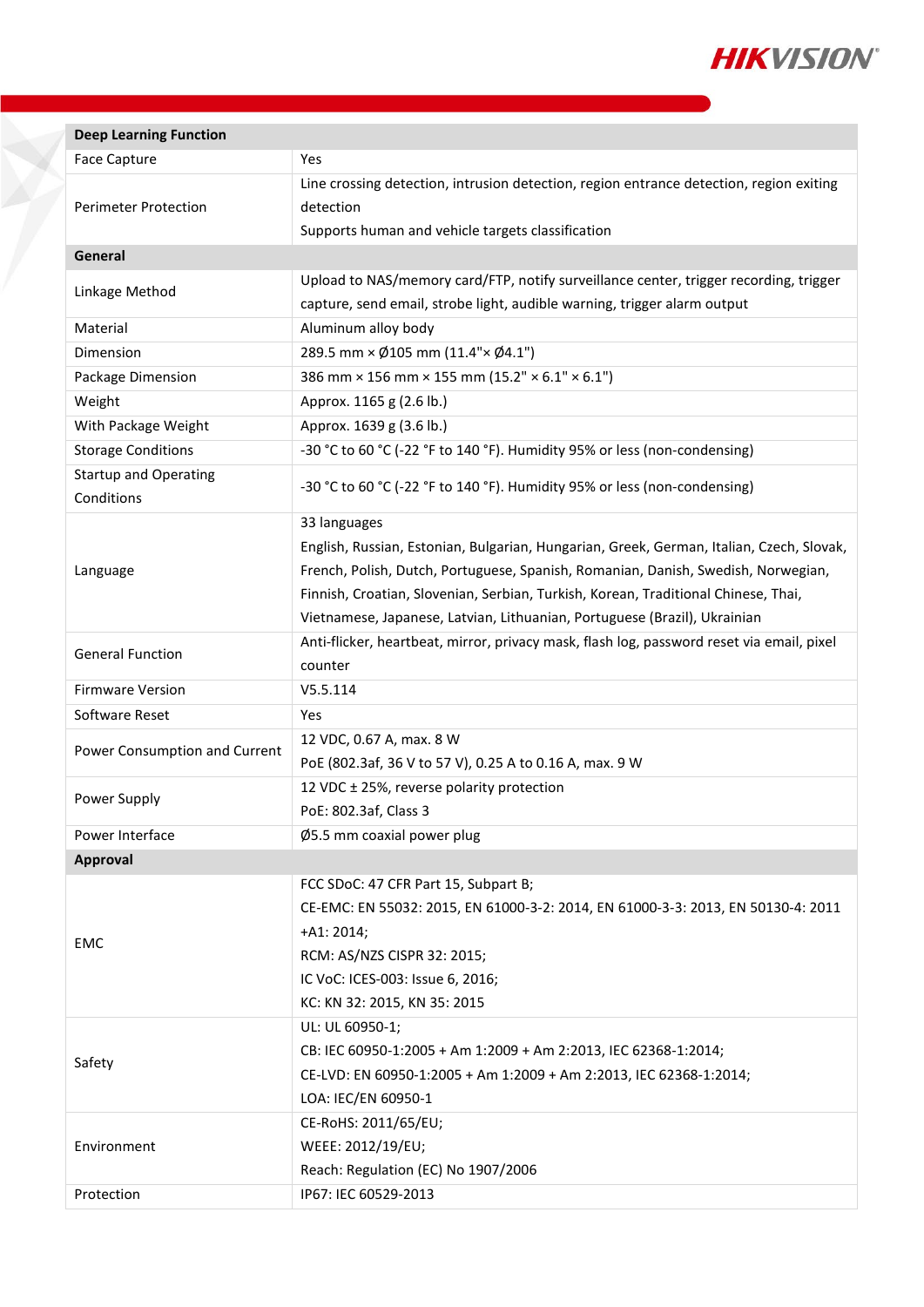

#### **Available Model**

DS-2CD2T47G2-LSU/SL (2.8/4)

# **Dimension**



Unit: mm (inch)

# **Accessory**

|              | <b>NOT INCLUDED</b> |              |            |  |
|--------------|---------------------|--------------|------------|--|
|              |                     |              |            |  |
| <b>CBS</b>   | CB130               | CМ           | PM         |  |
| Junction Box | Junction Box        | Corner Mount | Pole Mount |  |